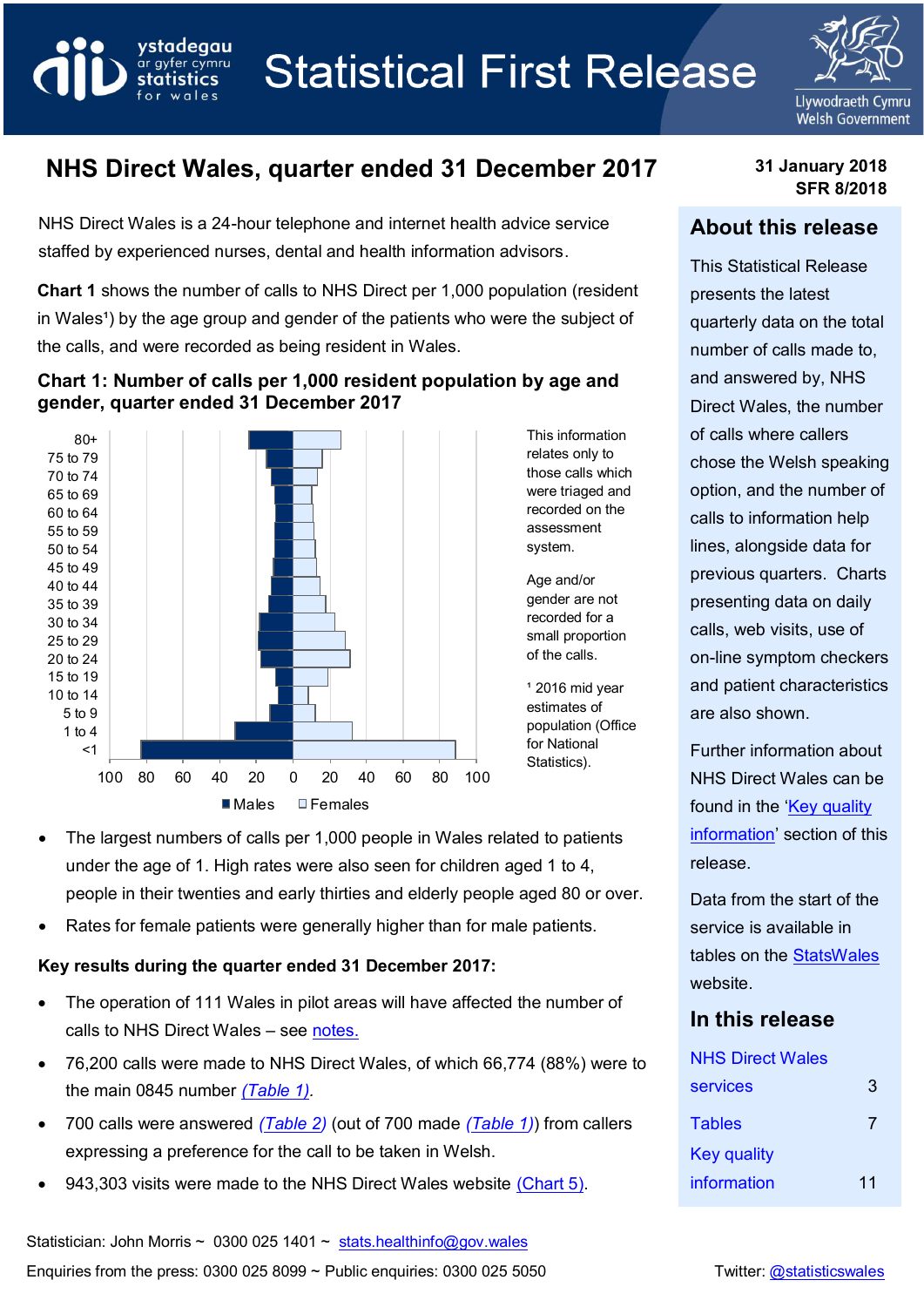# **Contents**

<span id="page-1-0"></span>

| Chart 1: Number of calls per 1,000 resident population by age and gender, quarter ended 31           |  |
|------------------------------------------------------------------------------------------------------|--|
| Chart 2: Calls to the main NHS Direct Wales 0845 number, quarter ended 31 December 2011 to           |  |
|                                                                                                      |  |
|                                                                                                      |  |
|                                                                                                      |  |
|                                                                                                      |  |
| Chart 7: Completed visits to the 'top 20' online symptoms checker during the quarter ended 31        |  |
| Chart 8: Outcomes for calls to the NHS Direct 0845 number, quarter ended 31 December 2017  6         |  |
| Table 1: Total number of calls made to NHS Direct Wales by service, and number of calls where        |  |
| Table 2: Total number of answered calls by service, and number of calls where the Welsh              |  |
|                                                                                                      |  |
| Table 4: Completed visits to a selection of the most used on-line symptoms checkers, by quarter.  10 |  |
|                                                                                                      |  |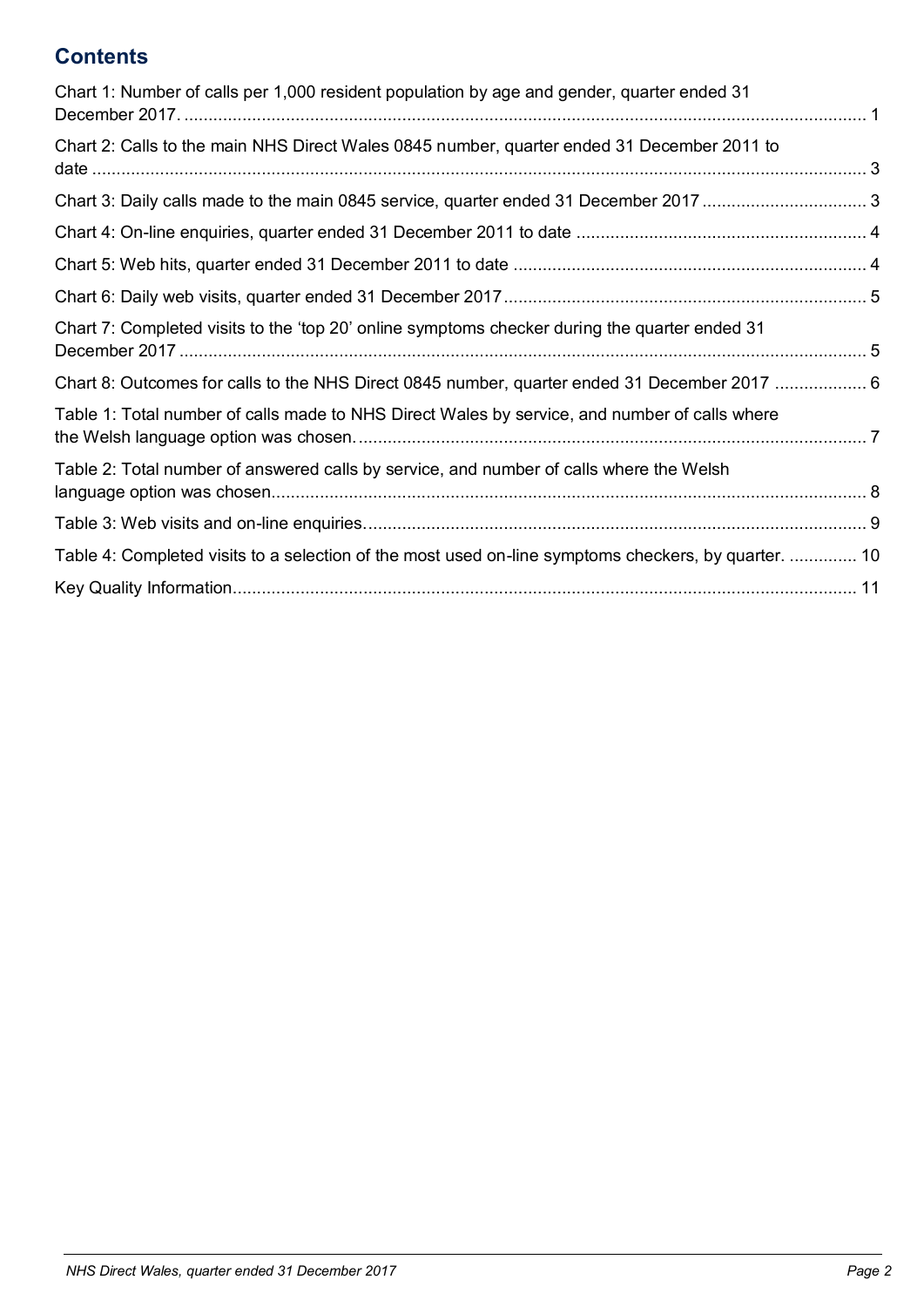## **Chart 2: Calls to the main NHS Direct Wales 0845 number, quarter ended 31 December 2011 to date**



*(a) the number of calls where the caller has listened to all of the welcome messaging and stayed on the line to be answered. \* Changes to the telephony system during the Jan-Mar 2013 quarter mean calls are not strictly comparable with previous data.*

*\*\* The introduction of a pilot of 111 Wales during October 2016 will have affected the number of calls to NHS Direct from thi s time onwards.*

#### **NOTES:**

(a) the number of calls where the caller has listened to all of the welcome messaging and stayed on the line to be answered. - this data does not include around 10,000 calls which are transferred each quarter from the Welsh Ambulance Services NHS Trust for clinical triage.

- the data underlying this chart, and out-of-hours and other calls, is shown in [Table](#page-5-0) 1 (calls made) an[d Table 2](#page-7-0) (calls answered), and by month o[n StatsWales.](https://statswales.gov.wales/Catalogue/Health-and-Social-Care/NHS-Primary-and-Community-Activity/NHS-Direct-Wales/CallsMadeToNHSDirectWales-by-Service-Month)

 66,774 calls were made to the main NHS Direct Wales 0845 number in the October to December quarter of 2017; 50,106 were answered.

#### <span id="page-2-0"></span>**Chart 3: Daily calls made to the main 0845 service, quarter ended 31 December 2017**



#### **NOTES**:

Calls made are those where the caller has listened to all of the welcome messaging and stayed on the line to be answered. - Changes to the telephony system from 30 January 2013 mean calls are not strictly comparable with previous data (see notes).

- During the quarter ended 31 December 2017, around 1,000 calls were made each day over the weekends, compared with a daily average of 600 on weekdays.
- Over the quarter, Saturdays were the busiest day, with an average of 1,094 calls, Fridays the quietest with 566.
- The busiest day during the quarter was Saturday 30 December with 1,873 calls (note however that as on any busy day, some of these calls may have been repeat calls).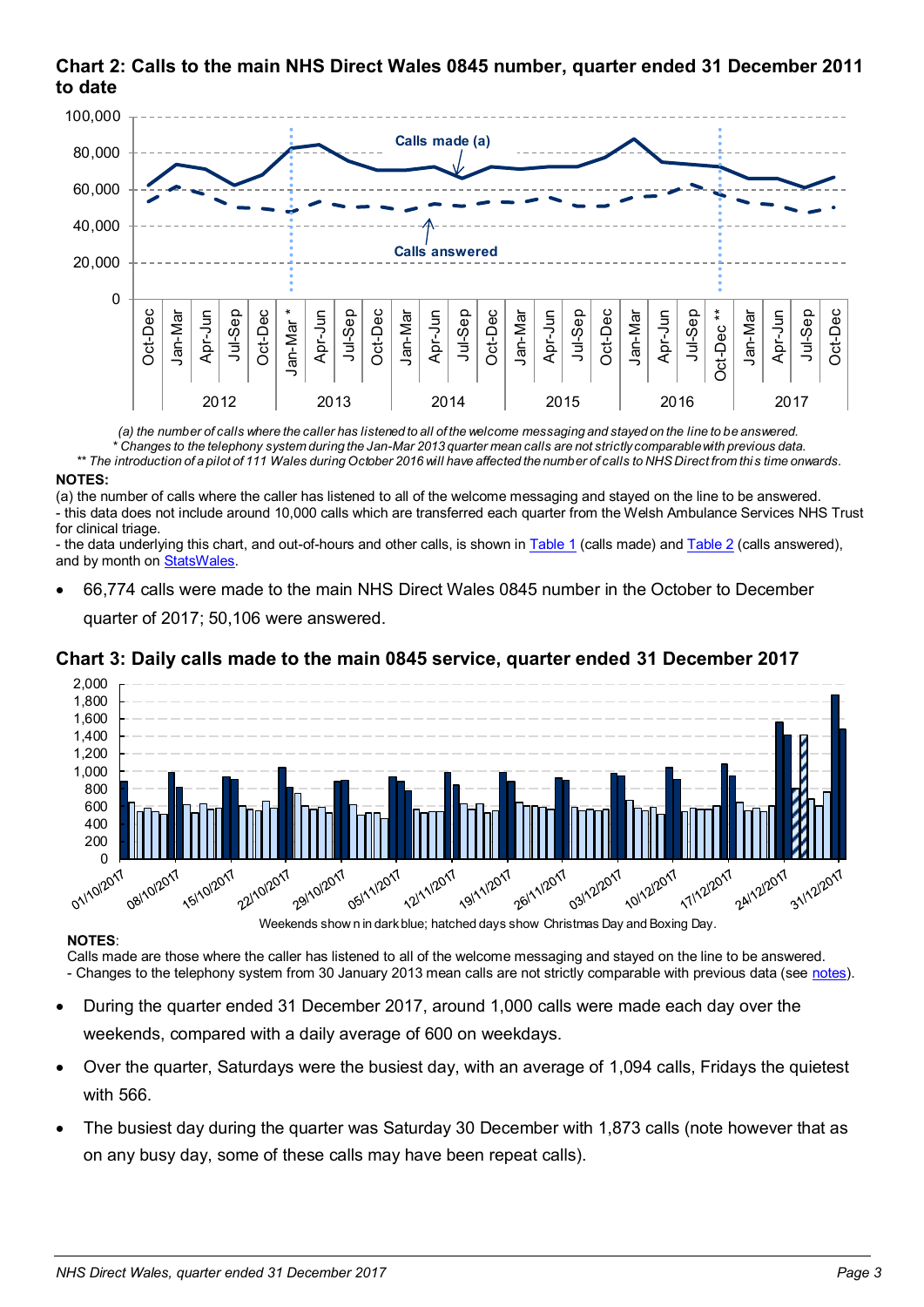**Chart 4** shows the number of quarterly on-line enquiries submitted to the NHS Direct Wales website. These enquiries are confidential and a reply is sent back within a maximum of three working days (see [notes\)](#page-12-0). Note that people may use the symptom checkers and self assessments developed by NHS Direct rather than submit an on-line enquiry.



<span id="page-3-0"></span>

**NOTE**: The data underlying this chart is shown in [Table 3](#page-8-0) and o[n StatsWales.](https://statswales.gov.wales/Catalogue/Health-and-Social-Care/NHS-Primary-and-Community-Activity/NHS-Direct-Wales/WebVisitsAndOnlineEnquiries-by-Quarter)

 During the quarter ended 31 December 2017, 749 on-line enquiries were submitted to NHS Direct Wales via the website, up 0.8% (from 743) over the quarter ended 30 September 2017, but nearly 20% up on the number (626) in the quarter ended 31 December 2011.

#### <span id="page-3-1"></span>**Chart 5: Web hits, quarter ended 31 December 2011 to date**



**NOTE**: The data underlying this chart is shown in [Table 3](#page-8-0) and o[n StatsWales.](https://statswales.gov.wales/Catalogue/Health-and-Social-Care/NHS-Primary-and-Community-Activity/NHS-Direct-Wales/WebVisitsAndOnlineEnquiries-by-Quarter)

 There were 943,303 visits to the NHS Direct Wales website during the quarter ended 31 December 2017, almost 6% up on the quarter ended 30 September 2017, and more than three times as many as in the quarter ended 31 December 2011.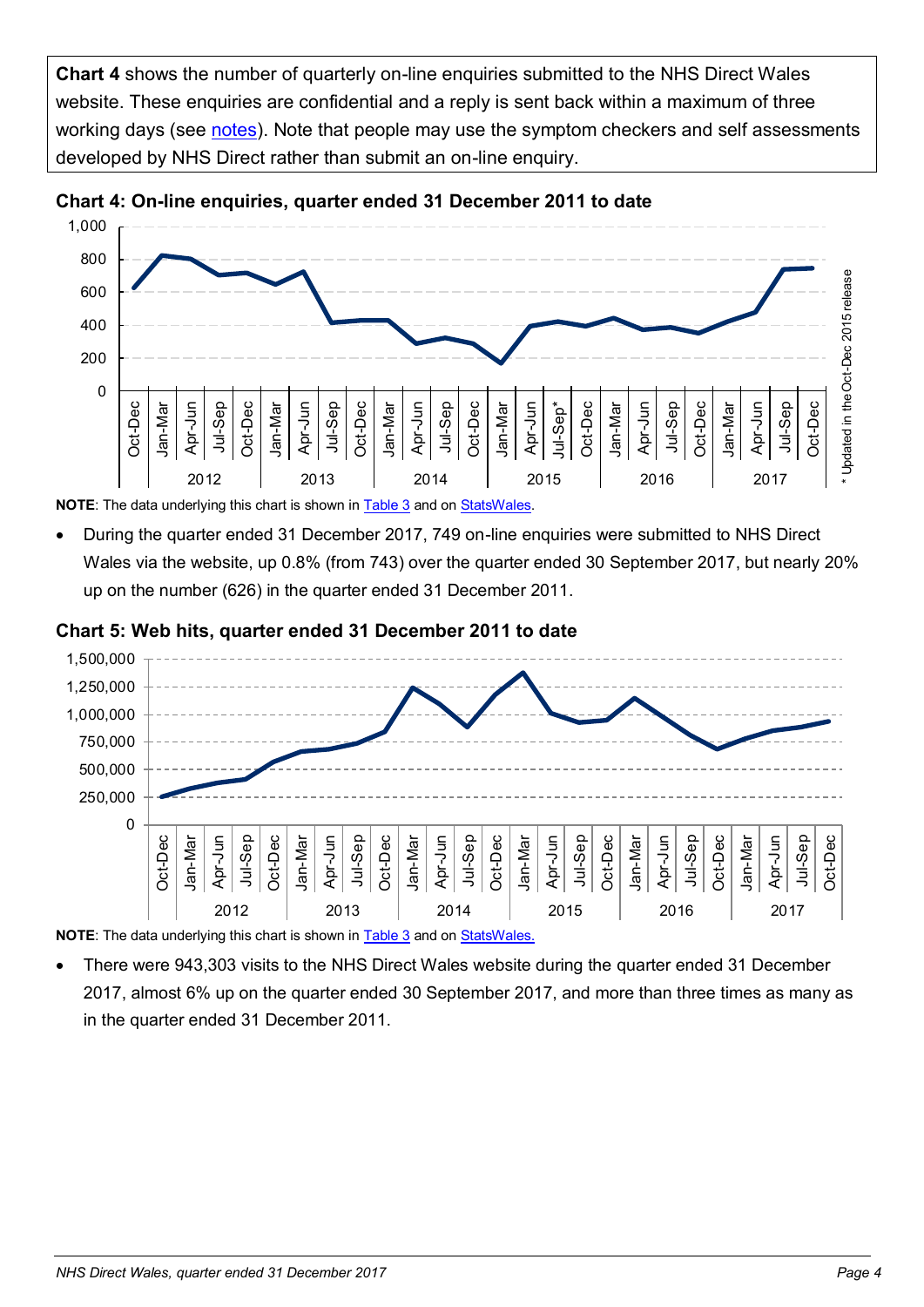

## <span id="page-4-0"></span>**Chart 6: Daily web visits, quarter ended 31 December 2017**

- Unlike calls made to NHS Direct Wales which are higher at weekends, web visits are higher on weekdays.
- An average of almost 10,900 web visits were made each weekday, compared with around 8,800 on Saturdays and Sundays.
- Mondays were the busiest day, with an average of 11,705 web visits; Saturdays the least busy with 8,366.
- Monday 20 November was the busiest day of the quarter, with 13,017 web hits; the quietest day was Monday 25 December (6,721).

**Chart 7** shows the number of completed visits<sup>(a)</sup> to the online symptoms checkers, an interactive source developed by NHS Direct Wales following requests by users.

The chart shows the 'top 20' symptoms checkers used during the latest quarter.

- 'Stomach pain' accounted for more than a fifth (22.5%) of all the symptom checkers used in the quarter ended 31 December 2017, followed by 'generally unwell' (21.2%);
- 'Cold and flu' accounted for 13,000 (15.4%) of the completed checkers during the quarter, up from 4,600 in the previous quarter.
- Combined, these three accounted for 6 out of every 10 of the checkers used during the quarter.

## <span id="page-4-1"></span>**Chart 7: Completed visits to the 'top 20' online symptoms checker during the quarter ended 31 December 2017**

![](_page_4_Figure_13.jpeg)

(a) Completed symptom checks made i.e. where a person has gone through to the final step, ie the 'recommended outcome'.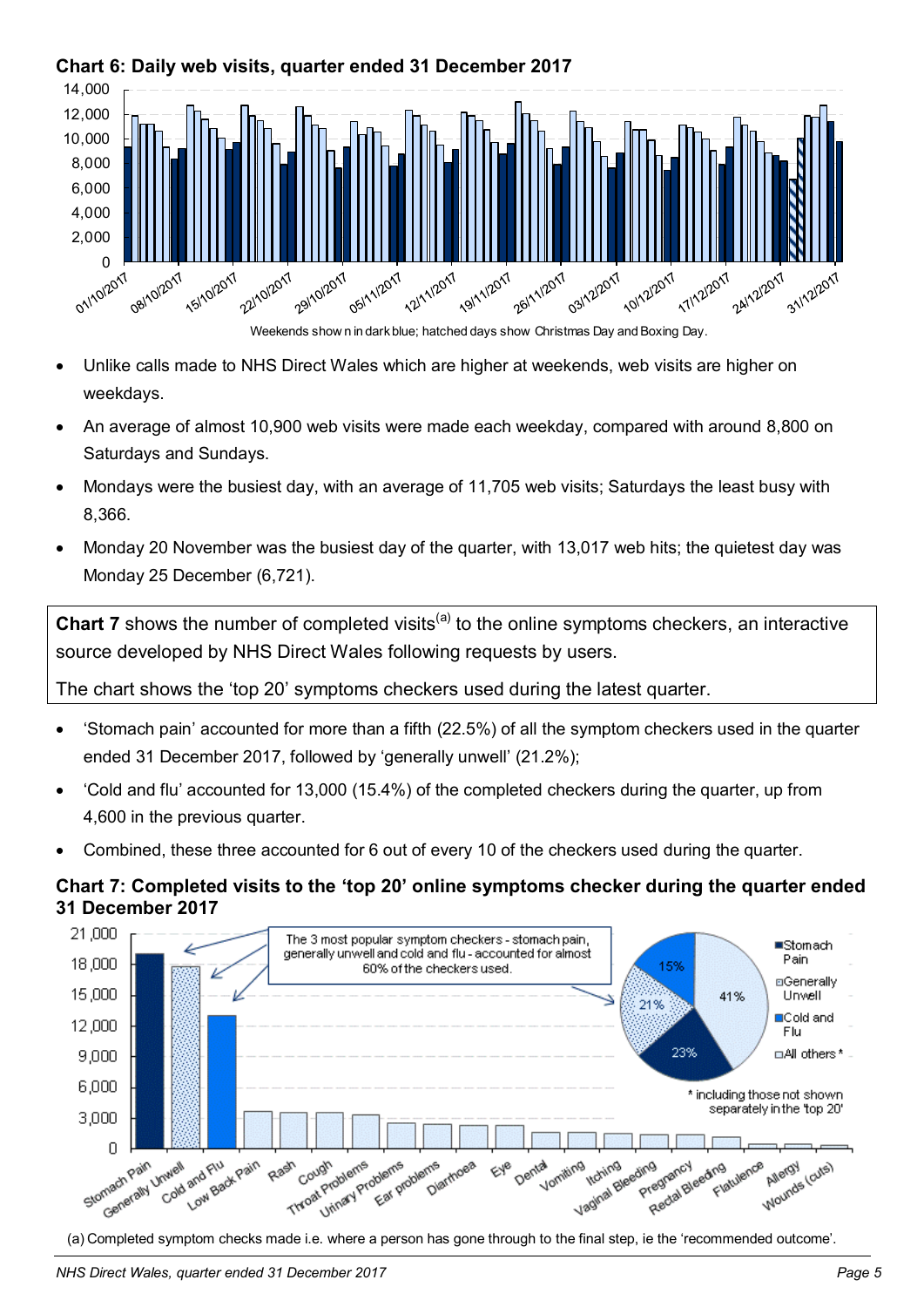#### <span id="page-5-1"></span>**Chart 8: Outcomes for calls to the NHS Direct 0845 number, quarter ended 31 December 2017**

![](_page_5_Figure_1.jpeg)

- 53.3% of the 0845 calls where a final outcome was recorded<sup>(a)</sup> during the quarter ended 31 December 2017 were directed towards primary care (GP, dentist), other healthcare professionals or to minor injury units.
- Almost 19% were directed towards A&E departments, and an ambulance was called in 8.0% of calls.
- Self care was advised for 6.4% of calls and information was provided for a further 13.6%.

<span id="page-5-0"></span>**NOTE**: (a) Only 0845 calls where a final outcome was recorded for the patient are included; calls where the patient chose not to proceed, for example, are omitted.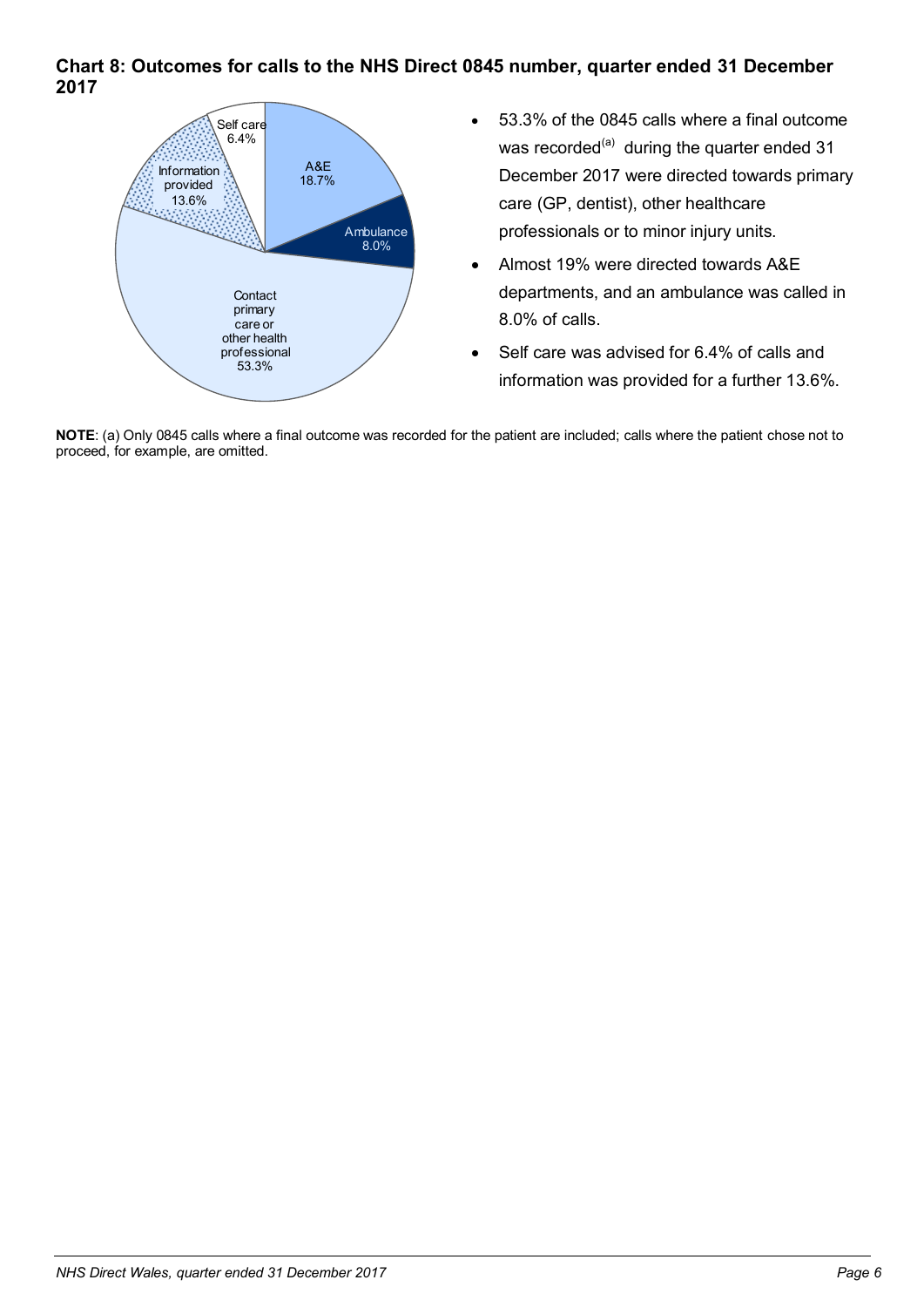|                             | Calls to 0845 | Calls to GP OOH                | <b>Calls to other</b> | <b>Total calls</b> | <b>Calls requested</b> |
|-----------------------------|---------------|--------------------------------|-----------------------|--------------------|------------------------|
| Quarter:                    |               | service (a) services (a)(b)(e) | services (a)(c)(d)    | made (a)           | in Welsh (e)(g)        |
| April - June 2011           | 64,397        | 8,789                          | 18,437                | 91,623             | 1,629                  |
| July - September 2011       | 60,685        | 2,337                          | 13,191                | 76,213             | 1,891                  |
| October - December 2011     | 62,392        | 1,984                          | 15,411                | 79,787             | 718                    |
| January - March 2012        | 73,575        | 229                            | 3,910                 | 77,714             | 1,054                  |
| April - June 2012           | 71,151        | 0                              | 14,244                | 85,395             | 1,248                  |
| July - September 2012       | 62,708        | 0                              | 18,692                | 81,400             | 1,154                  |
| October - December 2012     | 68,164        | 0                              | 19,689                | 87,853             | 1,330                  |
| January - March 2013 (f)(g) | 82,577        | 0                              | 9,842                 | 92,419             | 895                    |
| April - June 2013           | 84,486        | 0                              | 4,197                 | 88,683             | 513                    |
| July - September 2013       | 76,033        | 0                              | 3,751                 | 79,784             | 351                    |
| October - December 2013     | 70,403        | 0                              | 3,478                 | 73,881             | 415                    |
| January - March 2014        | 70,556        | 0                              | 4,011                 | 74,567             | 429                    |
| April - June 2014           | 72,868        | $\pmb{0}$                      | 4,280                 | 77,148             | 383                    |
| July - September 2014       | 66,211        | 0                              | 3,776                 | 69,987             | 348                    |
| October - December 2014     | 72,607        | 0                              | 4,815                 | 77,422             | 444                    |
| January - March 2015        | 71,175        | 0                              | 5,466                 | 76,641             | 460                    |
| April - June 2015           | 72,837        | $\pmb{0}$                      | 5,051                 | 77,888             | 548                    |
| July - September 2015       | 72,338        | 0                              | 4,216                 | 76,554             | 431                    |
| October - December 2015     | 77,932        | 0                              | 3,631                 | 81,563             | 487                    |
| January - March 2016        | 87,674        | 0                              | 3,644                 | 91,318             | 555                    |
| April - June 2016           | 75,091        | $\pmb{0}$                      | 3,414                 | 78,505             | 536                    |
| July - September 2016       | 73,641        | 0                              | 3,806                 | 77,447             | 634                    |
| October - December 2016 (h) | 72,690        | 0                              | 4,623                 | 77,313             | 709                    |
| January - March 2017        | 66,488        | 0                              | 4,491                 | 70,979             | 702                    |
| April - June 2017           | 66,488        | $\pmb{0}$                      | 5,650                 | 72,138             | 721                    |
| July - September 2017       | 61,089        | 0                              | 7,440                 | 68,529             | 605                    |
| October - December 2017     | 66,774        | 0                              | 9,288                 | 76,200             | 700                    |
| Annual summary:             |               |                                |                       |                    |                        |
| 2011-12 (e)                 | 261,049       | 13,339                         | 50,949                | 325,337            | 5,292                  |
| 2012-13 $(f)(g)$            | 284,600       | 0                              | 62,467                | 347,067            | 4,627                  |
| 2013-14                     | 301,478       | 0                              | 15,437                | 316,915            | 1,708                  |
| 2014-15                     | 282,861       | $\pmb{0}$                      | 18,337                | 301,198            | 1,635                  |
| 2015-16                     | 310,781       | 0                              | 16,542                | 327,323            | 2,021                  |
| 2016-17(h)                  | 287,910       | 0                              | 16,334                | 304,244            | 2,581                  |
| 2017-18 to date             | 194,351       | 0                              | 22,378                | 216,867            | 2,026                  |
|                             |               |                                |                       |                    |                        |

#### <span id="page-6-0"></span>**Table 1: Total number of calls made to NHS Direct Wales by service, and number of calls where the Welsh language option was chosen**

See als[o Chart 2;](#page-1-0) data by month is shown on [StatsWales.](https://statswales.gov.wales/Catalogue/Health-and-Social-Care/NHS-Primary-and-Community-Activity/NHS-Direct-Wales/CallsMadeToNHSDirectWales-by-Service-Month)

#### **NOTES**:

(a) The number of calls where the caller has listened to all of the welcome messaging and stayed on the line to be answered.

(b) GP 'Out of Hours' service.

(c) Calls to other services include all recorded messaging services. See the [table](#page-10-1) in the Key Quality Information section of the notes for details of the operation dates for each service.

(d) The Welsh Ambulance Services NHS Trust (WAST) transfer significant numbers of non immediately life-threatening calls to NHS Direct Wales nurses for triage. Around 10,000 such calls are transferred each quarter; these calls are not included in any of the tables and charts in this release as they are not part of the NHS Direct Wales telephony system.

(e) From 1 April 2011 NHS Direct Wales was no longer responsible for the GP out-of-hours service in Gwynedd & Anglesey; this will have a significant impact on total GP out-of-hours calls as well as those requested in Welsh; NHS Direct Wales was not responsible for any GP out-of-hours services in Wales from 3 July 2011.

(f) Changes to the telephony system during the January to March 2013 quarter mean calls are not strictly comparable with previous data - see notes.

(g) Following the introduction of the new telephony system during the January to March 2013 quarter, it appears that not all calls requested in Welsh are being identified as such.

(h) The introduction of a pilot of 111 Wales during October 2016 will have affected the number of calls to NHS Direct from this time onwards.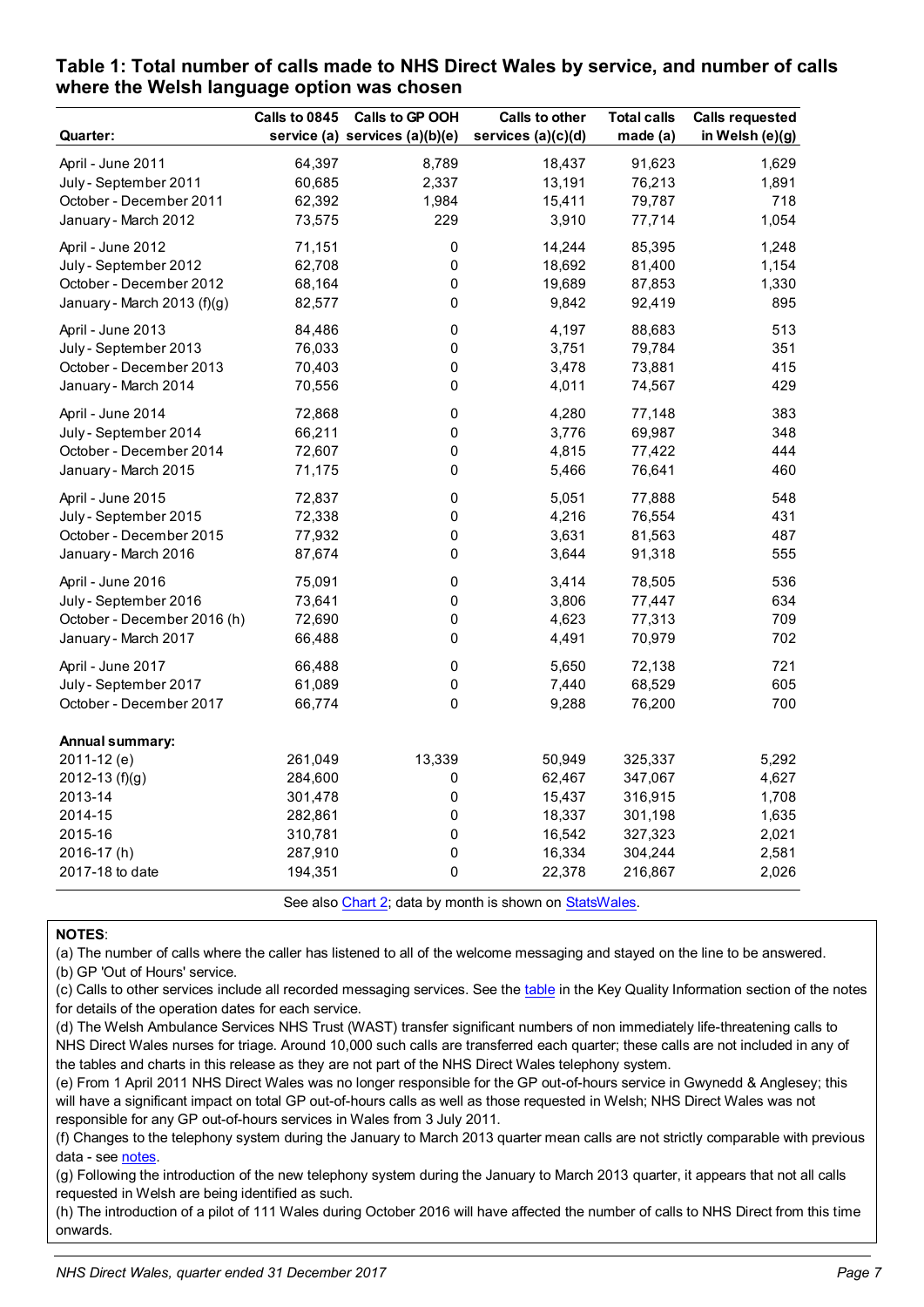|                             | Calls to 0845 | Calls to GP OOH | Calls to other  | <b>Total calls</b> | <b>Calls requested</b> |
|-----------------------------|---------------|-----------------|-----------------|--------------------|------------------------|
| Quarter:                    | service       | services (b)(e) | services (c)(d) | (a)                | in Welsh (e)(g)        |
| April - June 2011           | 48,528        | 6,927           | 14,086          | 69,541             | 854                    |
| July - September 2011       | 53,379        | 370             | 6,147           | 59,896             | 1,118                  |
| October - December 2011     | 53,601        | 0               | 11,813          | 65,414             | 440                    |
| January - March 2012        | 61,832        | 0               | 3,225           | 65,057             | 747                    |
| April - June 2012           | 57,553        | 0               | 7,437           | 64,990             | 838                    |
| July - September 2012       | 50,354        | 0               | 10,358          | 60,712             | 762                    |
| October - December 2012     | 49,846        | 0               | 11,664          | 61,510             | 765                    |
| January - March 2013 (f)(g) | 47,817        | 0               | 6,541           | 54,358             | 649                    |
| April - June 2013           | 53,710        | 0               | 3,183           | 56,893             | 505                    |
| July - September 2013       | 50,620        | 0               | 2,802           | 53,422             | 347                    |
| October - December 2013     | 50,747        | 0               | 2,853           | 53,600             | 412                    |
| January - March 2014        | 48,686        | 0               | 3,335           | 52,021             | 425                    |
| April - June 2014           | 52,520        | 0               | 3,513           | 56,033             | 381                    |
| July - September 2014       | 51,232        | 0               | 3,397           | 54,629             | 344                    |
| October - December 2014     | 53,393        | 0               | 4,209           | 57,602             | 442                    |
| January - March 2015        | 52,600        | 0               | 4,803           | 57,403             | 454                    |
| April - June 2015           | 56,160        | 0               | 4,503           | 60,663             | 540                    |
| July - September 2015       | 50,865        | 0               | 3,611           | 54,476             | 426                    |
| October - December 2015     | 50,882        | 0               | 3,161           | 54,043             | 482                    |
| January - March 2016        | 56,174        | 0               | 3,212           | 59,386             | 543                    |
| April - June 2016           | 56,966        | 0               | 3,083           | 60,049             | 528                    |
| July - September 2016       | 63,273        | 0               | 3,186           | 66,459             | 621                    |
| October - December 2016 (h) | 57,391        | 0               | 4,055           | 61,446             | 702                    |
| January - March 2017        | 53,162        | 0               | 4,020           | 57,182             | 694                    |
| April - June 2017           | 51,417        | 0               | 4,399           | 55,816             | 719                    |
| July - September 2017       | 47,298        | 0               | 5,281           | 52,579             | 602                    |
| October - December 2017     | 50,106        | 0               | 6,319           | 56,425             | 700                    |
| Annual summary:             |               |                 |                 |                    |                        |
| 2011-12 (e)                 | 217,340       | 7,297           | 35,271          | 259,908            | 3,159                  |
| 2012-13 (f)(g)              | 205,570       | 0               | 36,000          | 241,570            | 3,014                  |
| 2013-14                     | 203,763       | 0               | 12,173          | 215,936            | 1,689                  |
| 2014-15                     | 209,745       | 0               | 15,922          | 225,667            | 1,621                  |
| 2015-16                     | 214,081       | 0               | 14,487          | 228,568            | 1,991                  |
| 2016-17(h)                  | 230,792       | 0               | 14,344          | 245,136            | 2,545                  |
| 2017-18 to date             | 148,821       | 0               | 15,999          | 164,820            | 2,021                  |

#### <span id="page-7-0"></span>**Table 2: Total number of answered calls by service, and number of calls where the Welsh language option was chosen**

See als[o Chart 2;](#page-1-0) data by month is shown on [StatsWales.](https://statswales.gov.wales/Catalogue/Health-and-Social-Care/NHS-Primary-and-Community-Activity/NHS-Direct-Wales/CallsAnsweredByNHSDirectWales-by-Service-Month)

#### NOTES:

(a) The number of calls answered by NHS Direct Wales.

(b) GP 'Out of Hours' service.

(c) Calls to other services include all recorded messaging services. See the [table](#page-10-1) in the Key Quality Information section of the notes for details of the operation dates for each service.

(d) The Welsh Ambulance Services NHS Trust (WAST) transfer significant numbers of non immediately life-threatening calls to NHS Direct Wales nurses for triage. Around 10,000 such calls are transferred each quarter; these calls are not included in any of the tables and charts in this release as they are not part of the NHS Direct Wales telephony system.

(e) From 1 April 2011 NHS Direct was no longer responsible for the GP out-of-hours service in Gwynedd & Anglesey (around 6,000 calls per quarter); this will have a significant impact on total GP out-of-hours calls as well as those requested in Welsh; NHS Direct Wales was not responsible for any GP out-of-hours services in Wales from 3 July 2011.

(f) Changes to the telephony system during the Jan-Mar 2013 quarter mean calls are not strictly comparable with previous data see notes.

(g) Following the introduction of the new telephony system during the January to March 2013 quarter, it appears that not all calls requested in Welsh are being identified as such.

(h) The introduction of a pilot of 111 Wales during October 2016 will have affected the number of calls to NHS Direct from this time onwards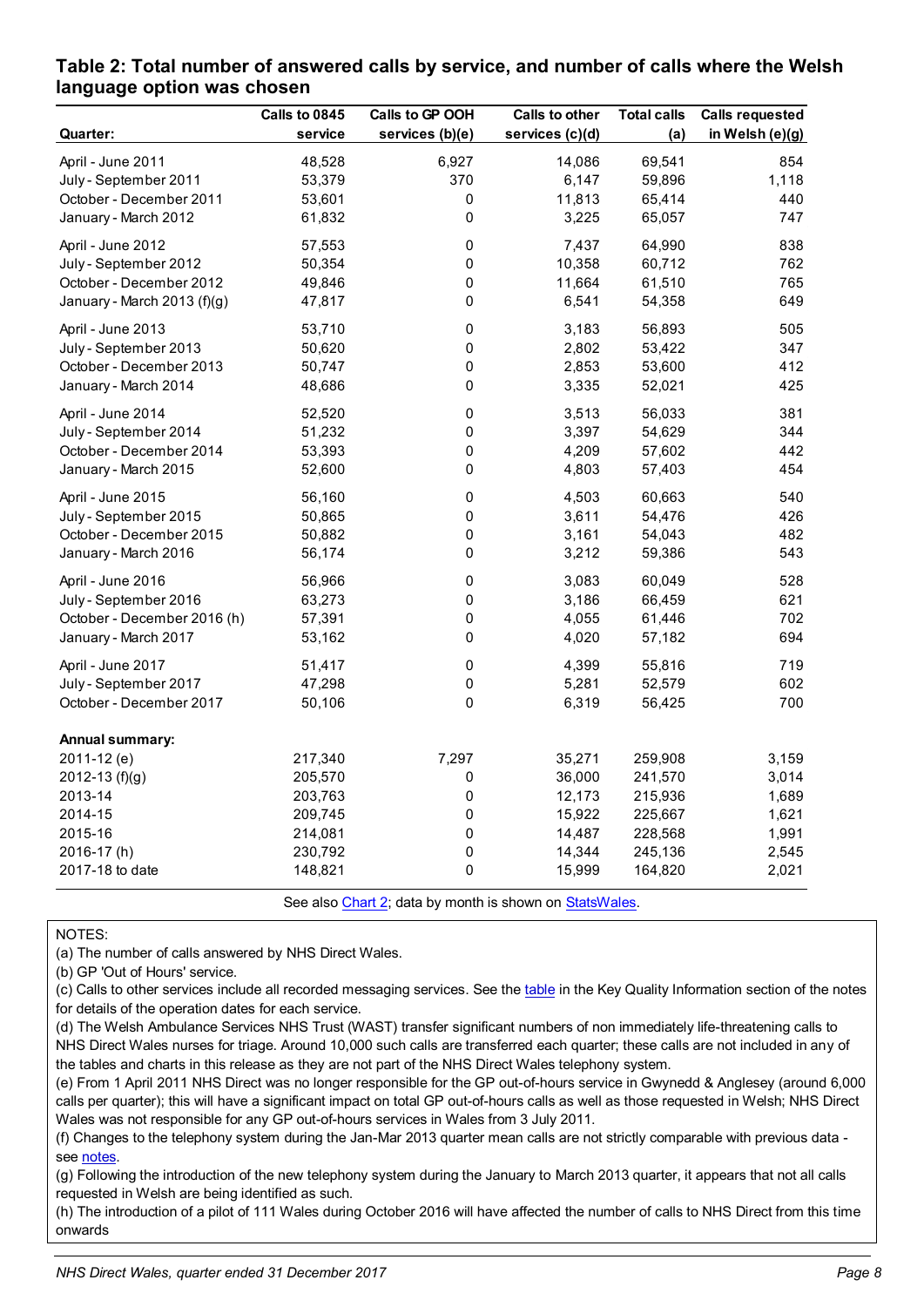#### <span id="page-8-0"></span>**Table 3: Web visits and on-line enquiries**

|                     |                   | Online    |
|---------------------|-------------------|-----------|
|                     | <b>Web visits</b> | enquiries |
| Quarter:            | (a)(c)            | (b)(d)(e) |
| Apr-Jun 2011        | 178,388           | 927       |
| Jul-Sep 2011        | 213,117           | 719       |
| Oct-Dec 2011        | 248,975           | 626       |
| Jan-Mar 2012        | 323,287           | 826       |
| Apr-Jun 2012        | 376,482           | 803       |
| <b>Jul-Sep 2012</b> | 409,777           | 709       |
| Oct-Dec 2012        | 568,474           | 717       |
| Jan-Mar 2013        | 664,847           | 646       |
| Apr-Jun 2013        | 685,888           | 725       |
| <b>Jul-Sep 2013</b> | 736,657           | 419       |
| Oct-Dec 2013        | 848,322           | 429       |
| Jan-Mar 2014        | 1,244,329         | 430       |
| Apr-Jun 2014        | 1,096,712         | 292       |
| <b>Jul-Sep 2014</b> | 888,078           | 321       |
| Oct-Dec 2014        | 1,177,942         | 288       |
| Jan-Mar 2015        | 1,382,401         | 172       |
| Apr-Jun 2015        | 1,006,949         | 398       |
| Jul-Sep 2015 (d)    | 927,355           | 426       |
| Oct-Dec 2015        | 949,389           | 392       |
| Jan-Mar 2016        | 1,147,599         | 447       |
| Apr-Jun 2016        | 983,537           | 372       |
| <b>Jul-Sep 2016</b> | 808,327           | 388       |
| Oct-Dec 2016        | 688,779           | 350       |
| Jan-Mar 2017        | 782,336           | 423       |
| Apr-Jun 2017        | 849,640           | 479       |
| Jul-Sep 2017        | 890,521           | 743       |
| Oct-Dec 2017        | 943,303           | 749       |
| Annual summary:     |                   |           |
| 2011-12             | 963,767           | 3,098     |
| 2012-13             | 2,019,580         | 2,875     |
| 2013-14 (e)         | 3,515,196         | 2,003     |
| 2014-15             | 4,545,133         | 1,073     |
| 2015-16             | 4,031,292         | 1,663     |
| 2016-17             | 3,262,979         | 1,533     |
| 2017-18 to date     | 2,683,464         | 1,971     |

See als[o Chart 5,](#page-3-0) [Chart 6](#page-3-1) an[d StatsWales.](https://statswales.gov.wales/Catalogue/Health-and-Social-Care/NHS-Primary-and-Community-Activity/NHS-Direct-Wales/WebVisitsAndOnlineEnquiries-by-Quarter)

#### NOTES:

(a) A web visit is a series of actions that begins when a visitor views their first page from the server and ends when the visitor leaves the site or remains idle beyond the idle-time limit (currently 30 minutes) – se[e notes.](#page-11-1)

(b) A web-based enquiry service accessed via the NHS Direct Wales website that enables visitors to send their health enquiries via email to the health information team at NHS Direct Wales. A response is sent back answering the queries within a maximum of 3 working days. All on-line enquiries are confidential – se[e notes.](#page-12-0)

(c) Visitor numbers exclude all known spiders. A spider is a program that trawls the internet looking for web pages and adding them to a database, in order for search engines to be able to find the page.

(d) Online enquiries data amended in the October – December 2015 release.

(e) The expansion of the online symptom checkers towards the end of 2013 will have affected the use of the online enquiry service.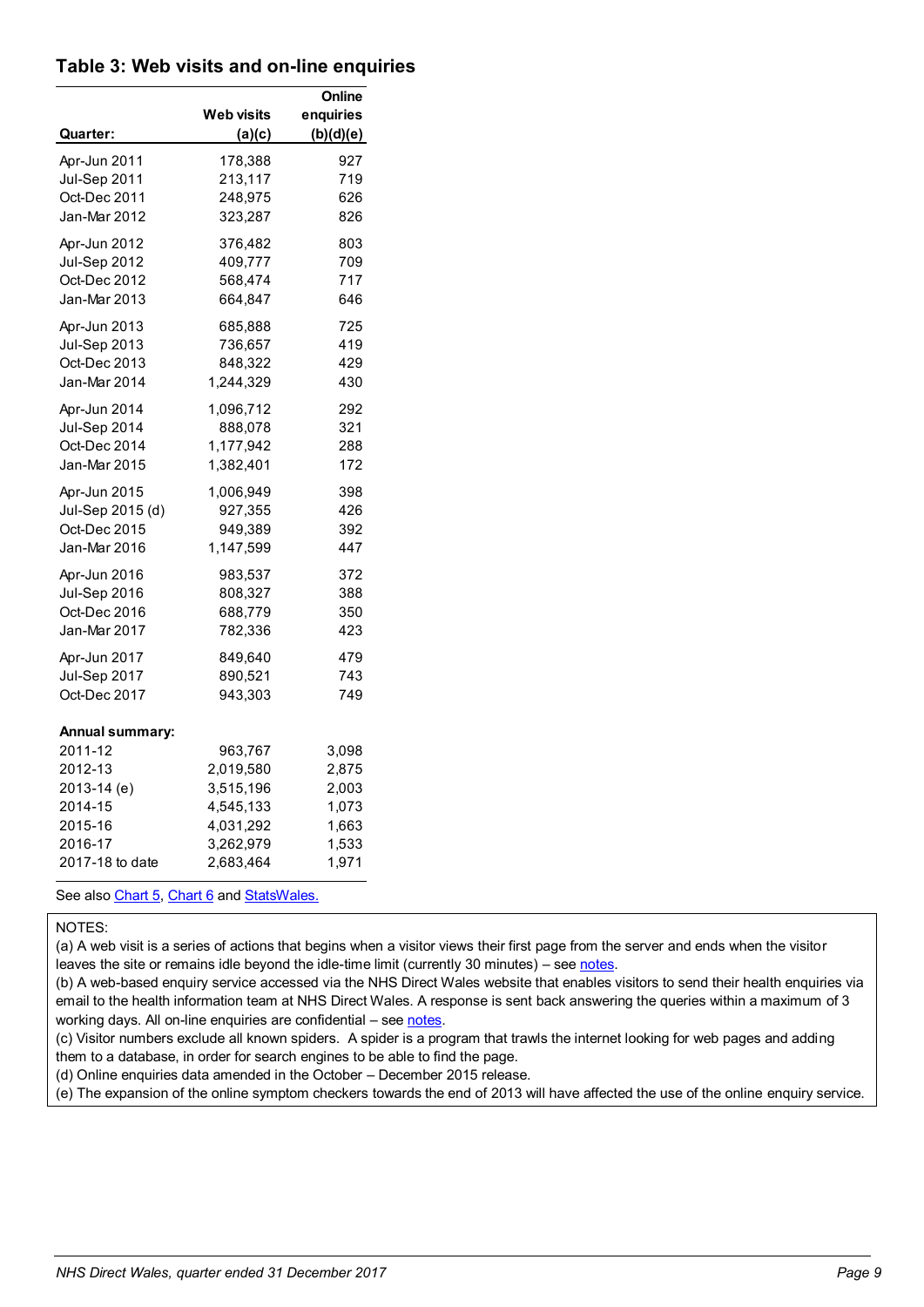|                        |           |             |       |                         |       |                       |               | Low    |                    |              |
|------------------------|-----------|-------------|-------|-------------------------|-------|-----------------------|---------------|--------|--------------------|--------------|
|                        | Generally | <b>Cold</b> |       | Ear                     |       | <b>Throat Stomach</b> |               | back   |                    |              |
|                        | unwell    | and flu     |       | Cough problems problems |       | pain                  | <b>Dental</b> | pain   | Other <sup>1</sup> | <b>TOTAL</b> |
| Jul-Sep 2014           | 738       | 464         | 803   | 688                     | 721   | $\mathbf 0$           | 1,399         | 1,238  | 4,519              | 10,570       |
| Oct-Dec 2014           | 3,154     | 1,488       | 1,733 | 1,003                   | 843   | 0                     | 1,480         | 1.070  | 6,324              | 17,095       |
| Jan-Mar 2015           | 2,598     | 1,599       | 2,228 | 1,158                   | 1,028 | 0                     | 786           | 1,118  | 6.980              | 17,495       |
| Apr-Jun 2015           | 1,597     | 649         | 1,177 | 904                     | 679   | $\Omega$              | 275           | 742    | 5,226              | 11,249       |
| Jul-Sep 2015           | 1,089     | 317         | 488   | 917                     | 583   | $\Omega$              | 322           | 676    | 4,628              | 9,020        |
| Oct-Dec 2015           | 1,138     | 803         | 785   | 881                     | 713   | 2,183                 | 590           | 752    | 4,919              | 12,764       |
| Jan-Mar 2016           | 1,727     | 1,876       | 1,151 | 945                     | 1,047 | 3,971                 | 687           | 1,128  | 7,016              | 19,548       |
| Apr-Jun 2016           | 9,962     | 2,592       | 1,252 | 1,292                   | 1,771 | 6,785                 | 1,038         | 2,557  | 13.230             | 40,479       |
| <b>Jul-Sep 2016</b>    | 6,878     | 1,809       | 932   | 1,209                   | 1,208 | 6,014                 | 1,102         | 2,378  | 12,332             | 33,862       |
| Oct-Dec 2016           | 6,187     | 4,311       | 1,545 | 1,239                   | 1,231 | 6,387                 | 1,089         | 2,376  | 11.069             | 35,434       |
| Jan-Mar 2017           | 9,667     | 5,231       | 1,829 | 1,581                   | 1,761 | 8,877                 | 1,230         | 2,989  | 14,375             | 47,540       |
| Apr-Jun 2017           | 13,290    | 3,864       | 1,797 | 1,935                   | 2,568 | 13,347                | 1,368         | 3,975  | 21,323             | 63,467       |
| Jul-Sep 2017           | 16.669    | 4.647       | 1,911 | 2,244                   | 2.553 | 17,310                | 1,515         | 3,621  | 19.698             | 70,168       |
| Oct-Dec 2017           | 17,872    | 12,974      | 3,509 | 2,403                   | 3,365 | 19,002                | 1,599         | 3,702  | 19,956             | 84,382       |
| <b>Annual summary:</b> |           |             |       |                         |       |                       |               |        |                    |              |
| 2014-15 from July      | 6,490     | 3,551       | 4,764 | 2,849                   | 2,592 | $\mathbf 0$           | 3,665         | 3,426  | 17.823             | 45,160       |
| 2015-16                | 5,551     | 3,645       | 3,601 | 3,647                   | 3,022 | 6,154                 | 1,874         | 3,298  | 21,789             | 52,581       |
| 2016-17                | 32,694    | 13,943      | 5,558 | 5,321                   | 5,971 | 28,063                | 4.459         | 10.300 | 51.006             | 157,315      |
| 2017-18 to date        | 47,831    | 21,485      | 7,217 | 6,582                   | 8.486 | 49,659                | 4.482         | 11.298 | 60.977             | 218,017      |

#### <span id="page-9-1"></span>**Table 4: Completed visits to a selection of the most used on-line symptoms checkers, by quarter**

- Completed symptoms checks made i.e. where a person has gone through to the final step, ie 'recommended outcome'. - Not all symptoms checkers started in the September 2014 quarter; see table below.

<span id="page-9-0"></span><sup>1</sup> 'Other' includes: contraception, diarrhoea, eye, flatulence, wounds, hayfever, allergy, itching, vomiting, mole, nail problem, nosebleed, pregnancy, rash, rectal bleeding, stings, sunburn, urinary problems, vaginal bleeding, head lice and female sexual health (various start and finish dates).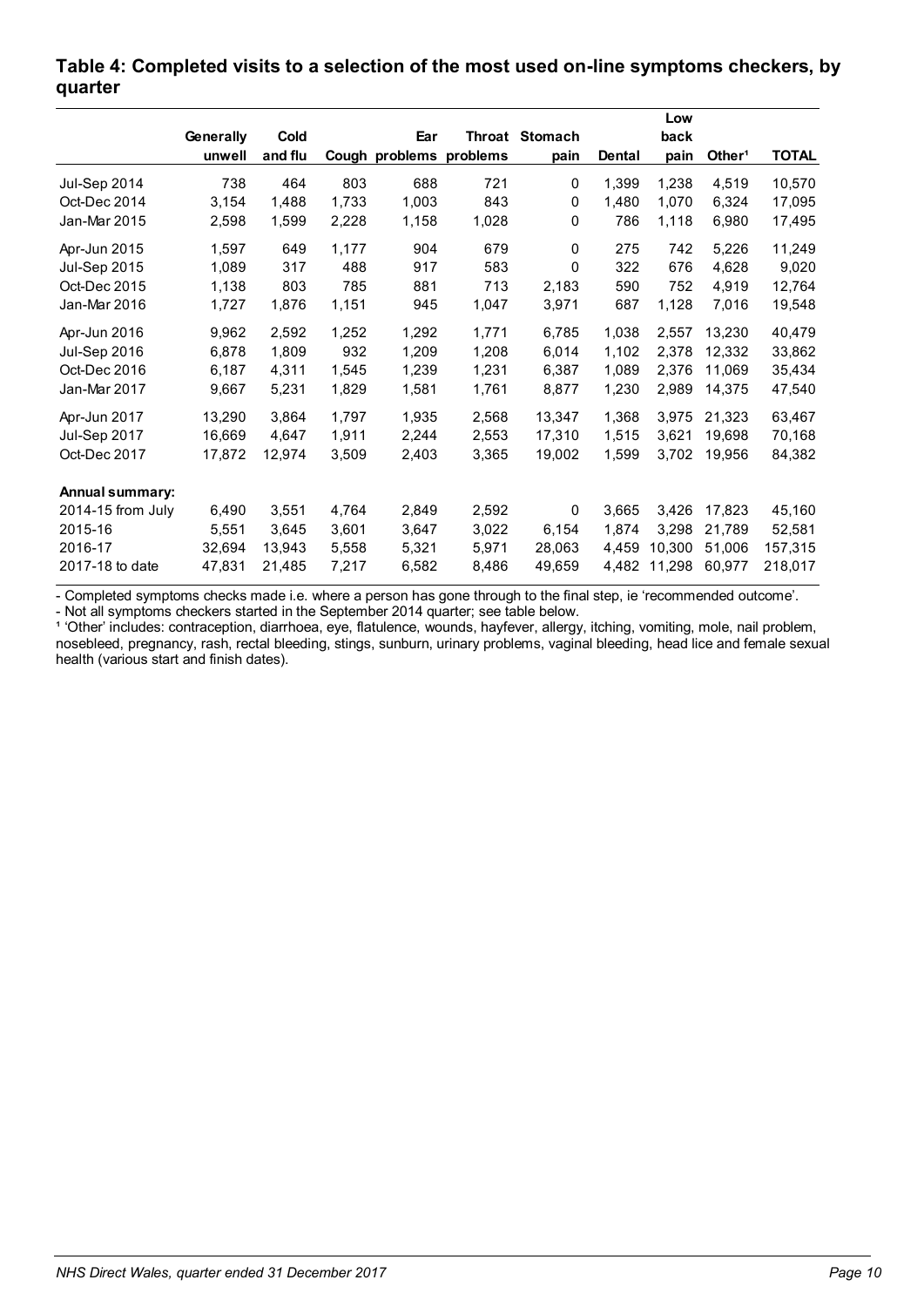# <span id="page-10-0"></span>**Key Quality Information**

#### **Source**

The data is provided by the Health Informatics Department of the Welsh Ambulance Services NHS Trust.

## **Description**

NHS Direct Wales answers calls in English, Welsh and over 120 other languages via a language line. In addition to the main telephone helpline (0845 46 47), they handle triage calls transferred from A&E departments and the Welsh Ambulance Services NHS Trust (WAST), and provide a dental information line.

NHS Direct Wales also provides ad hoc information lines to support public health campaigns. The number of calls will be affected by ad-hoc services provided at points in time. The table below gives details of services, other than the main 0845 health helpline. Some of these have not been operational in the period covered by the release. Calls to other services include all recorded messaging services.

This table provides information on the various ad-hoc public health information lines that have been run by NHS Direct Wales. These lines are set up to support national and local public health campaigns, and remain in use for as long as necessary. Callers to closed lines will receive a message directing them to an appropriate alternative service; for a limited period after the closure of a line there will still be calls recorded as 'made' although these calls will not be answered.

| <b>Service</b>                                           | <b>Operation dates</b>                                        |
|----------------------------------------------------------|---------------------------------------------------------------|
| GP out-of-hours                                          | 24 April 2001 to 3 July 2011                                  |
| A&E (including Minor Injuries Units)                     | 15 November 2001 to date                                      |
| Dental information line                                  | 8 November 2003 to 20 January 2012, re-opened 20 April 2012   |
|                                                          | until 30 January 2013, and re-opened during the quarter ended |
|                                                          | 30 September 2016                                             |
| Other:                                                   |                                                               |
| <b>Health Information Wales</b>                          | May 2001                                                      |
| Category C (Ambulance triage calls)                      | January 2004 - February 2005                                  |
|                                                          | Re-opened 2 September 2009                                    |
| Health Challenge Wales                                   | 31 January 2005 - 30 June 2005                                |
| Cryptosporidium Helpline                                 | 24 November 2005 - 10 February 2006                           |
| HPV Helpline - automated message facility only           | 11 August 2008 to date                                        |
| <b>HPV</b> Helpline                                      | 15 September 2008 to date                                     |
| Public Health Wales - childhood height & weight campaign | 5 January 2009 - December 2009                                |
| Smoking Line                                             | 1 April 2009 to date                                          |
| H <sub>1</sub> N <sub>1</sub> (Swine Flu)                | 30 April 2009 to date                                         |
| Cold & Flu Line                                          | 26 February 2010 (seasonal). Dedicated line closed 20 January |
|                                                          | 2012. From December quarter 2012, cold and flu information    |
|                                                          | available as an option from the main 0845 helpline number but |
|                                                          | still shown here separately for information                   |
| Air Alert                                                | 30 January 2013 to date                                       |
| Patient Pathway                                          | 30 January 2013 to date                                       |
| NHSDW Control (test calls)                               | April - June quarter 2013 only                                |
| Gwent out-of-hours (Aneurin Bevan) - caller can choose   | 24 March 2014 onwards                                         |
| option to speak to NHS Direct Wales                      |                                                               |

#### <span id="page-10-1"></span>**Details of Non-0845 services and operation dates**

To improve patient experience and ensure that emergency 999 calls receive an appropriate level of assessment and response, WAST has implemented a system to pass a significant number of its non immediately life-threatening calls to NHS Direct Wales nurse advisors for clinical triage. The triage model was established as a pilot in South East operational region on 2nd September 2009, and phased into the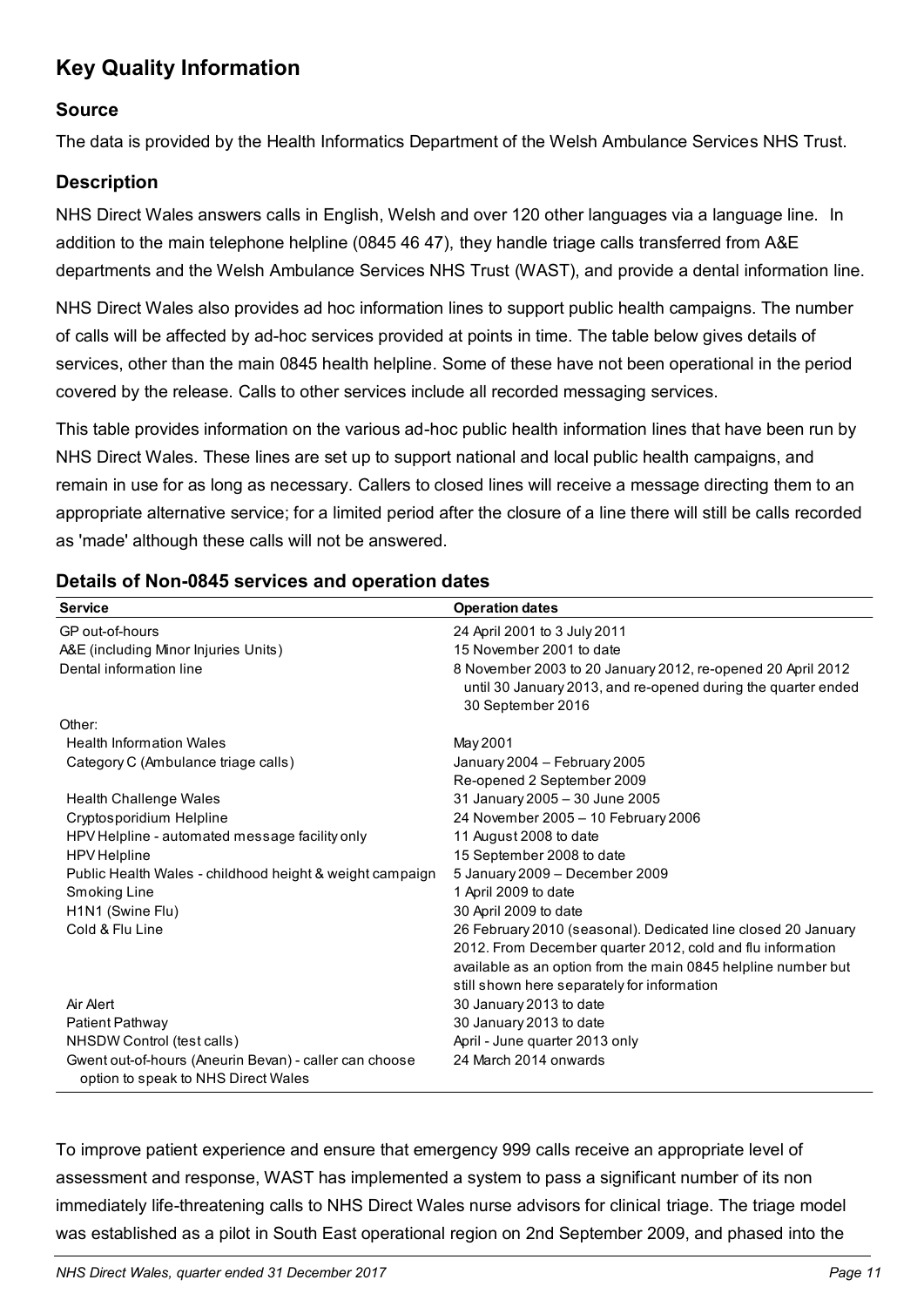other two operational regions (North and Central & West) in October 2010. These calls are not included in any of the tables and charts in this release as they are no longer part of the NHS Direct Wales telephony system. An indication of the number of these calls is provided in footnotes.

An H1N1 (swine flu) information line was operational from 30 April 2009, the calls to which have influenced figures particularly in the July to December 2009 quarters, as well as year on year comparisons made with quarterly 2009 data.

NHS Direct Wales was not responsible for any GP out-of-hours services in Wales from 3 July 2011.

## <span id="page-11-0"></span>**111 Wales**

111 Wales is a new, free way to contact the NHS from landlines and mobiles. The service is an amalgamation of NHS Direct Wales and the GP out-of-hours service and is currently being piloted in the Abertawe Bro Morgannwg University Health Board (ABMU) area, and Carmarthenshire. The 111 service is available 24 hours a day, seven days a week, and can be used both for health information and advice and to access urgent care.

The 111 Wales service went live in part of the ABMU Health Board area on 4 October 2016 and was extended to cover the whole of the ABMU area by 28 October 2016. The pilot was further extended on 2 May 2017 to include the Carmarthenshire area of Hywel Dda LHB. Around 50,000 calls were made to the 111 service during the April to June and July to September quarters of 2017, and almost 62,000 during October to December 2017. These included calls for information and advice under the NHS Direct remit as well as those requiring GP OOHs. As such, the comparison with the previous NHS Direct call volume is not comparable within the ABMU or Hywel Dda areas, or with the Wales totals.

## **Definitions**

To provide an accurate picture of calls activity at NHS Direct Wales, the data used represents the number of calls 'made' to NHS Direct Wales and the number of 'answered' calls. Prior to the October to December 2011 quarter, 'made' calls were identified as 'queued' or 'offered' calls. The definition has not changed.

**Calls 'made'** are those where the caller has listened to all of the welcome messaging and stayed on the line to be answered. '**Answered**' calls are those in which the caller speaks to an NHS Direct operative or receives information from an automated service. The difference between the number of 'calls made' and the number of calls 'answered' is abandoned calls.

[NHS Direct Wales](http://www.nhsdirect.wales.nhs.uk/) also provides information to the public via its website. The main features of the website include a bilingual health encyclopaedia, an on-line enquiry service and the facility to search for other NHS services, such as dentists.

<span id="page-11-1"></span>**Web visits** are a series of actions that begin when a visitor views their first page from the server, and ends when the visitor leaves the site or remains idle beyond the idle-time limit (currently 30 minutes). Visitor numbers exclude all known spiders. A spider is a program that trawls the internet looking for web pages, and adding them to a database in order for search engines to be able to find the page.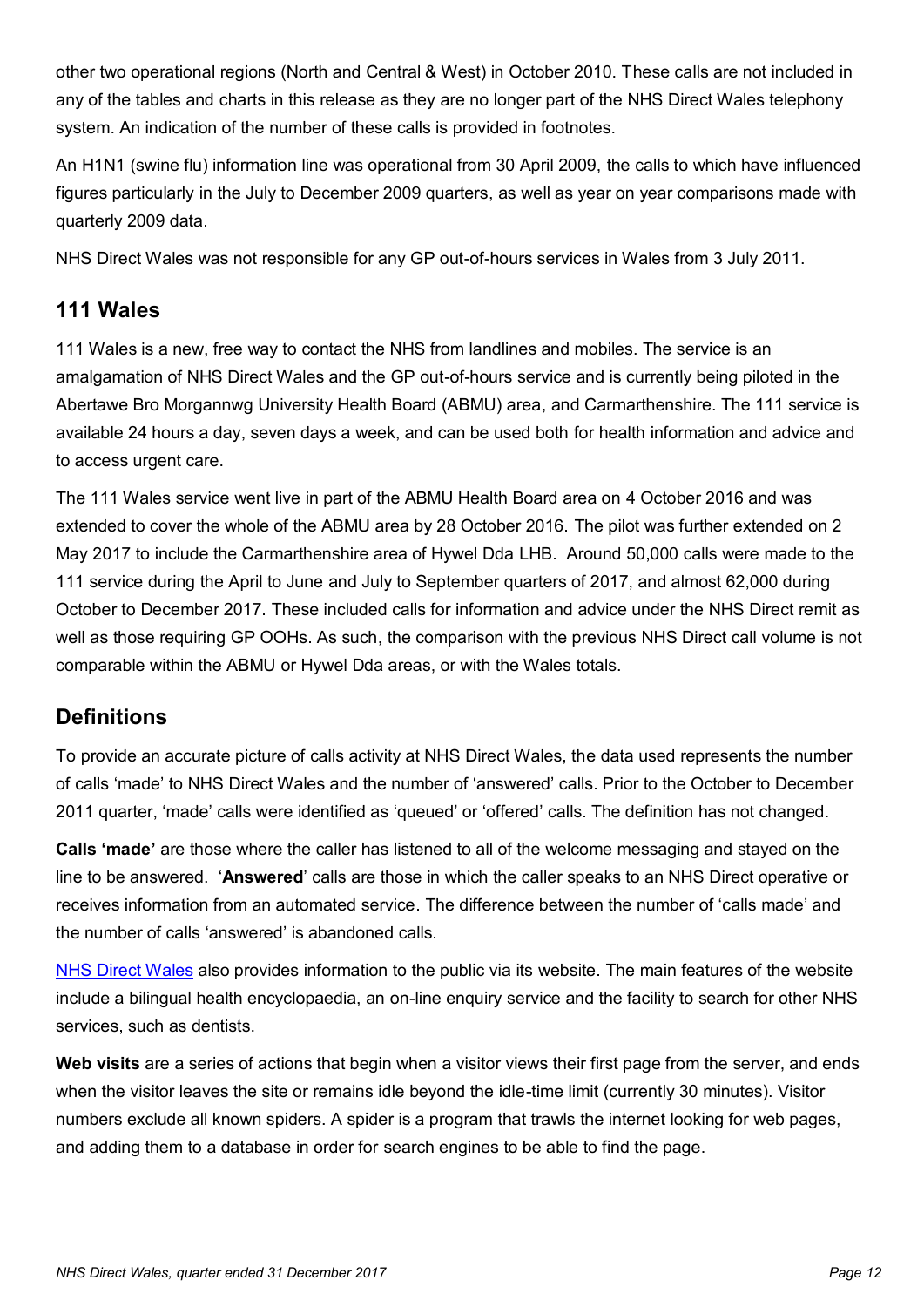<span id="page-12-0"></span>A **web-based enquiry service** accessed via the NHS Direct Wales website enables visitors to send their health enquiries via email to the health information team at NHS Direct Wales. A response is sent back within a maximum of 3 working days. All on-line enquiries are confidential.

A 'Cold and Flu' [symptoms checker](http://www.nhsdirect.wales.nhs.uk/selfassessments/) was first introduced on the NHS Direct Wales website in September 2010. A symptoms checker 'family' was introduced at the end of November 2013 following which the Cold & Flu symptoms checker was refined & re-launched on 9 December 2013. Visits to the web pages are defined as 'completed symptoms checks made' i.e. where a person has gone through to the final step, ie the 'recommended outcome'.

**Age and gender of patients**: the analysis is based on calls which have been answered and assessed and where the patient is recorded as resident in Wales. These are a similar but not identical number as that derived from the telephony software which is the source of the 'calls answered' data. A small proportion of the records do not have age and/or sex recorded. It is not known if some of these calls related to patients resident in Wales. The data is presented as rates per 1,000 Welsh resident population using Office for National Statistics (ONS) mid year estimates of population.

**Outcomes of calls**: The analysis is of 0845 calls where a final outcome was recorded for the patient. Calls where the patient chose not to proceed, for example, are omitted.

## **Users and uses**

The aim of these statistics is to present data which is available from a routine administrative source in an accessible format providing a summary of NHS Direct Wales call statistics over time. Some of the key potential users are:

- Ministers and the Members Research Service in the National Assembly for Wales;
- Other areas of the Welsh Government;
- Other government departments;
- National Health Service and Public Health Wales;
- Students, academics and universities;
- Royal College of Nursing and other professional organisations;
- Individual citizens and private companies.

The statistics are used in a variety of ways. Some examples of the uses include:

- Advice to Ministers;
- To inform debate in the National Assembly for Wales and beyond;
- To monitor and evaluate performance and activity in the NHS.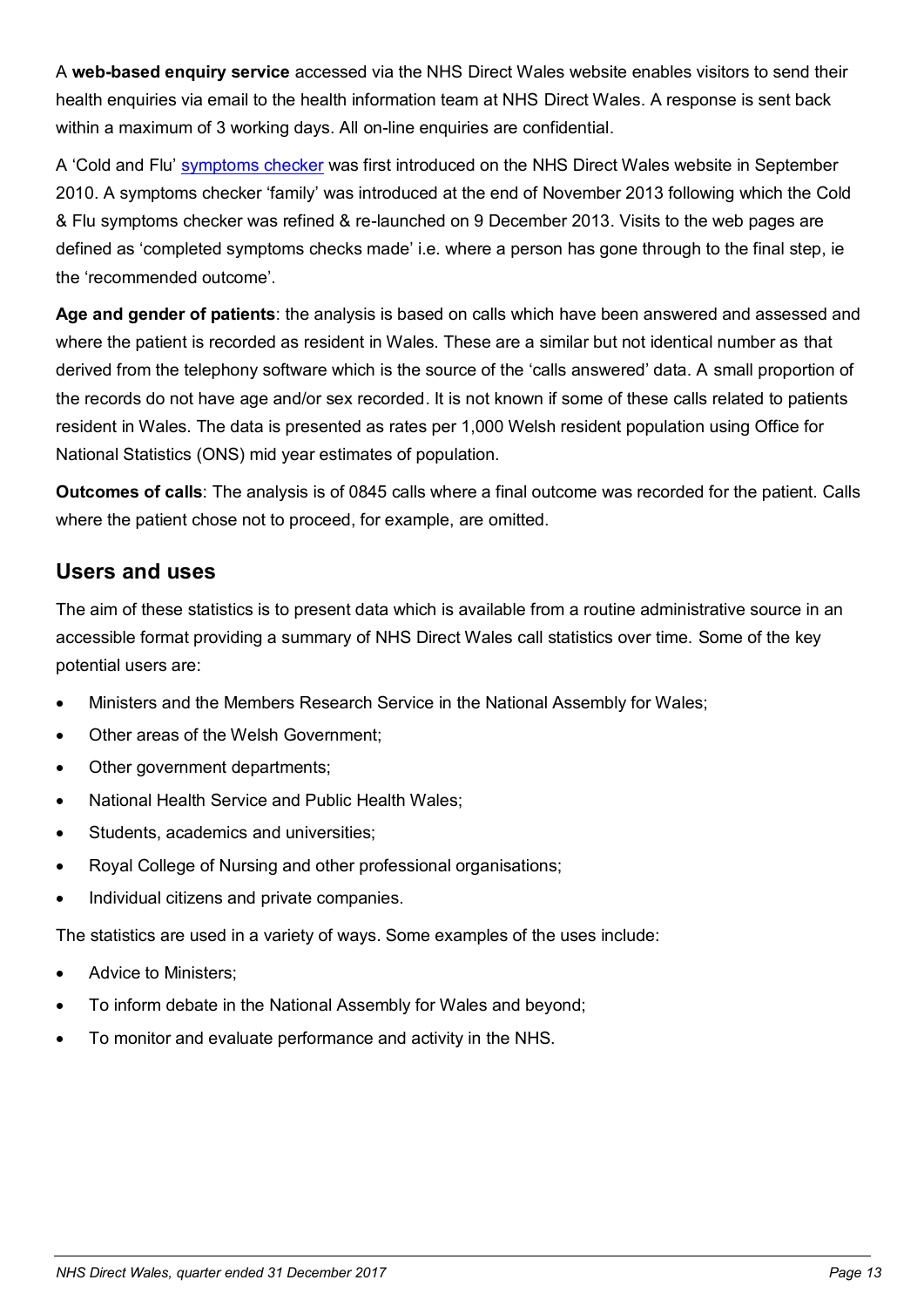# **Related statistics**

## **Ambulance quality indicators**

More detailed, contextual information about the Welsh Ambulance Service will be published quarterly by the Emergency Ambulance Services Committee (EASC) from Wednesday 27 January 2016. EASC has developed a Quality and Delivery Framework for Emergency Ambulance Services and a five-step ambulance patient care pathway. A number of the [Ambulance Quality Indicators](http://www.wales.nhs.uk/easc/ambulance-quality-indicators) (AQIs) which have been developed relate to NHS Direct Wales, specifically to web hits and the reasons why people get in touch with the service.

You may be interested in some of our other statistical releases relating to unscheduled care:

Ambulance services in Wales – [an annual release is available here,](http://gov.wales/statistics-and-research/ambulance-services/?lang=en) and data is included in the monthly summary release on [NHS activity and performance.](http://gov.wales/statistics-and-research/nhs-activity-performance-summary/?lang=en)

[Unscheduled care services in Wales, 2011/12](http://gov.wales/statistics-and-research/unscheduled-care-services/?lang=en)

[Flu statistics](http://www.wales.nhs.uk/sites3/page.cfm?orgId=457&pid=27522) are published on the Public Health Wales website.

[Welsh Health Survey](http://gov.wales/statistics-and-research/welsh-health-survey/?lang=en)**:**

## **Well-being of Future Generations Act**:

The Well-being of Future Generations Act 2015 is about improving the social, economic, environmental and cultural well-being of Wales. The Act puts in place seven well-being goals for Wales. These are for a more equal, prosperous, resilient, healthier and globally responsible Wales, with cohesive communities and a vibrant culture and thriving Welsh language. Under section (10)(1) of the Act, the Welsh Ministers must (a) publish indicators ("national indicators") that must be applied for the purpose of measuring progress towards the achievement of the Well-being goals, and (b) lay a copy of the national indicators before the National Assembly. The 46 national indicators were laid in March 2016.

Information on the indicators, along with narratives for each of the well-being goals and associated technical information is available in the [Well-being of Wales report.](http://gov.wales/statistics-and-research/well-being-wales/?lang=en)

Further information on the [Well-being of Future Generations \(Wales\) Act 2015.](http://gov.wales/topics/people-and-communities/people/future-generations-act)

The statistics included in this release could also provide supporting narrative to the national indicators and be used by public services boards in relation to their local well-being assessments and local well-being plans.